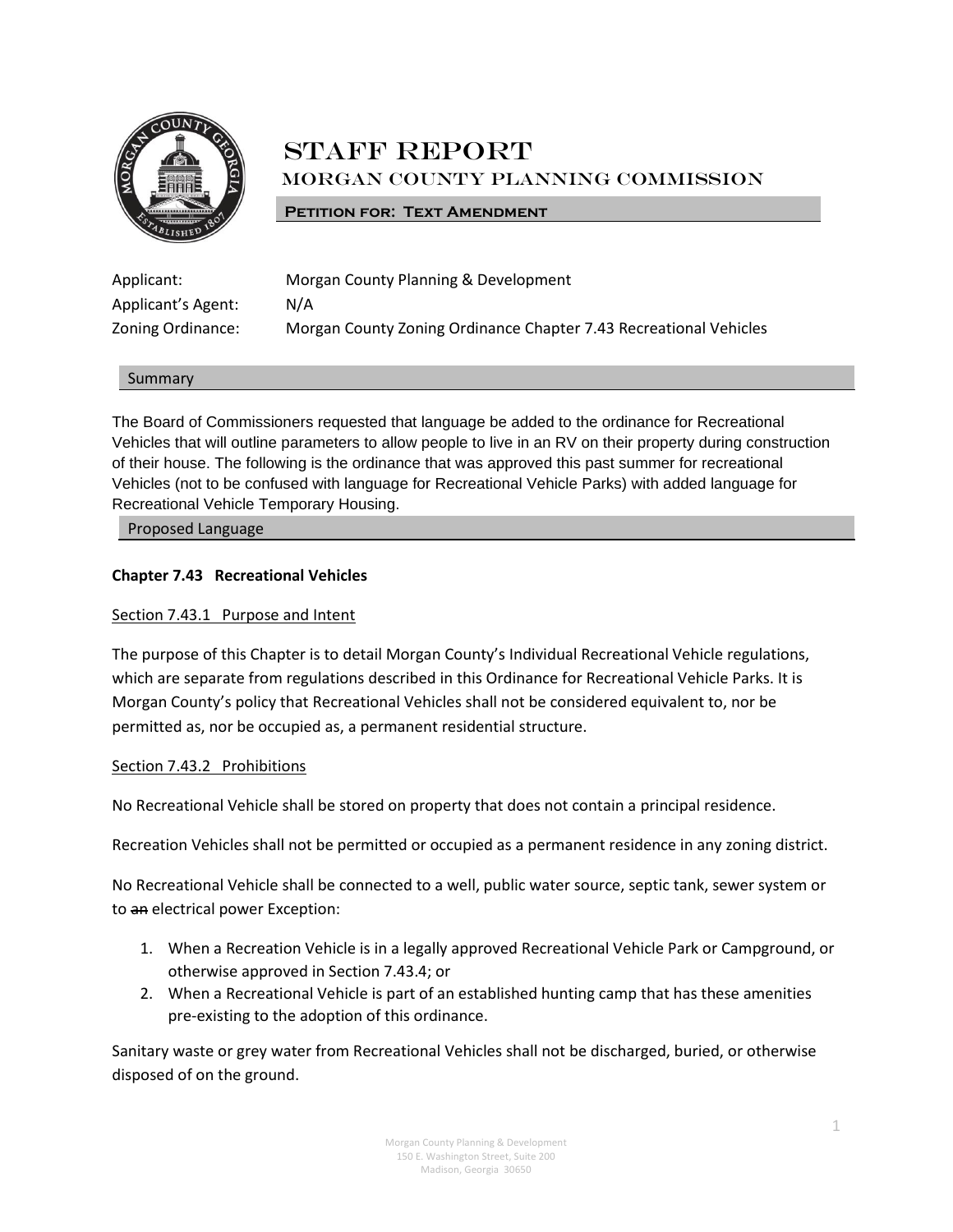No Recreational Vehicle that is wrecked, dismantled, inoperative, dilapidated, or unregistered shall be parked or stored in any zoning district. Any Recreational Vehicle meeting these criteria, shall be deemed a public nuisance.

Except for the purpose and time frame provided for in Section 7.43.4, no electrical cords or generators may be used to provide power to any Recreational Vehicle, nor may any water line be connected. In addition to the presence of water, septic or electrical connections, the following factors may constitute acts to be considered indicative of residential use:

- 1. Evidence of persons entering or exiting the vehicle
- 2. Illumination of the vehicle
- 3. Accessory structures about the vehicle
- 4. Window masking
- 5. Slide-outs extended

#### Section 7.43.3 Storage of Recreational Vehicles

No Recreational Vehicle may shall be stored on property that does not contain a residence.

Legally stored Recreational Vehicles shall not be used for living, sleeping or housekeeping purposes, nor shall they be used as storage sheds.

No more than one Recreational Vehicle may be stored on property in any zoning district, unless approved as a Recreational Vehicle Park or Campground.

Recreational Vehicles must be currently registered and tagged, having the official, current license plate mounted in the appropriate location on the vehicle.

Recreational Vehicles shall be parked in the side or rear yard of the principal residence. Recreational Vehicles may be parked inside an enclosed accessory building located in the front yard, if permitted.

No Recreational Vehicles shall be parked or stored within any designated setback for the district.

#### Section 7.43.4 Recreational Vehicles as Temporary Housing

#### Section 7.43.4.1 – Traveling Guest Accommodations

Recreational Vehicles may be used as temporary guest housing in zoning districts where single family dwellings are permitted. Recreational Vehicles that are owned by non-Morgan County residents, guests or visitors and are registered and tagged from outside the county may be parked or occupied by guests or visitors on property on which a permanent occupied dwelling is located for a total cumulative period not to exceed 30 days per calendar year while visiting the resident of such property. This cumulative total period may include visits by a single guest or multiple guests over the period, but no more than one recreational vehicle at a time.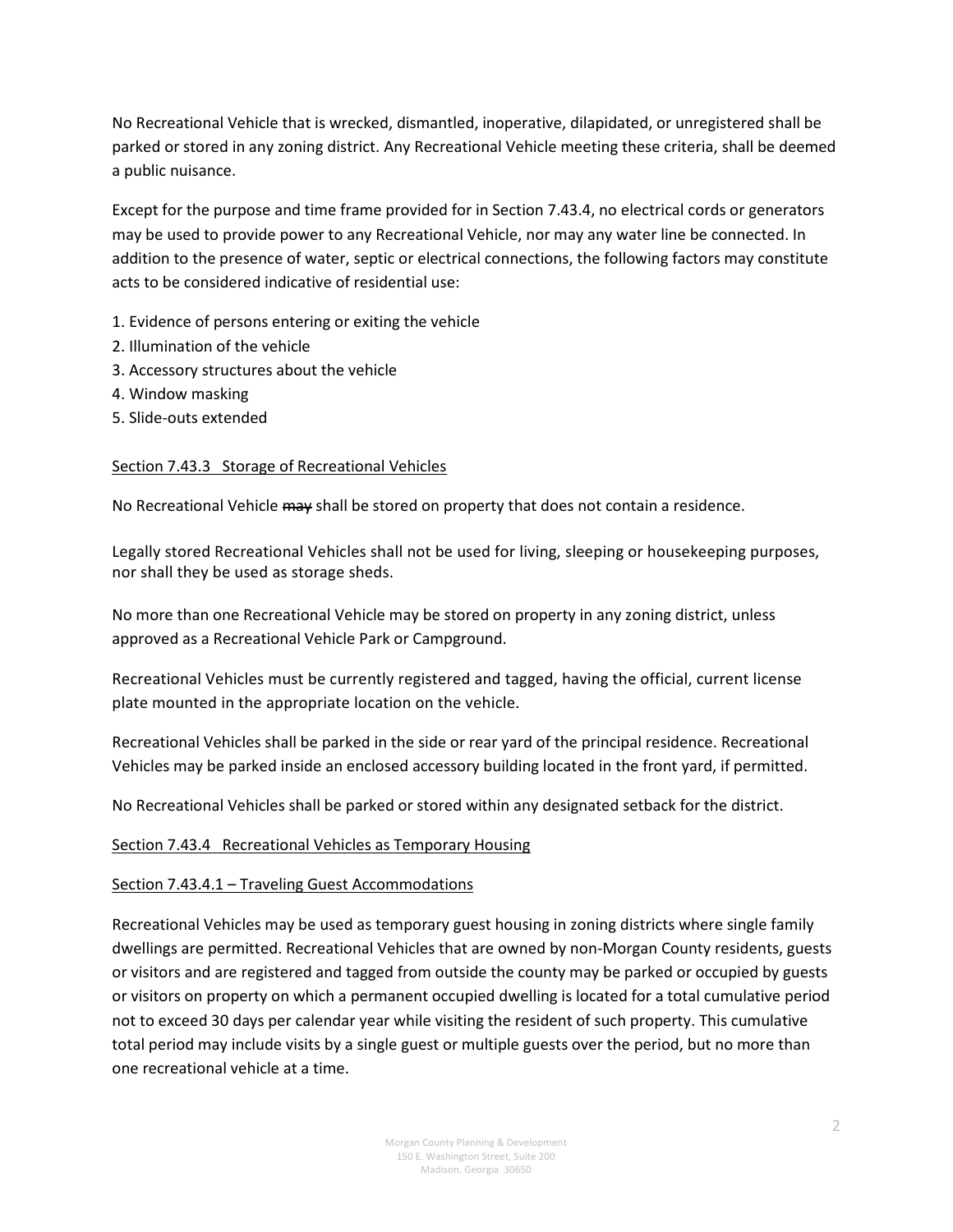If guests are staying for more than nine (9) consecutive days at any one time, the property owner must obtain a Recreational Vehicle Temporary Guest permit. Recreational Vehicle Temporary Guest permit shall not be valid for more than thirty (30) days in a calendar year.

Recreational Vehicles shall not be parked on a street, sidewalk, right-of-way or within a required setback.

Recreational Vehicles must be currently registered and tagged, having the official, current license plate mounted in the appropriate location on the vehicle. The Recreational Vehicle must be road worthy and maintained in good condition. Waste disposal shall be limited only to the Recreational Vehicle's holding tank or to an above ground holding tank that is regularly pumped by a waste disposal company. A Recreational Vehicle shall not be connected directly to a septic tank or sewer connection.

# Section 7.43.4.2 – Special Circumstance Accommodations

A Recreational Vehicle may be approved as temporary housing for a limited time up to  $\frac{1}{2}$  twelve (12) months under special circumstances. Those special circumstances include temporary accommodation during the construction of a new home, the reconstruction of the principal residence on the subject property after a natural disaster, such as a tornado, or due to fire or water damage, or for temporary medical care of a family member.

Applicant must obtain a Recreational Vehicle Temporary Housing permit, which shall not be valid for more than  $s$ ix  $(6)$  twelve (12) months. To renew this permit, the applicant must receive approval from the Morgan County Board of Commissioners.

The Recreational Vehicle Temporary Housing permit application must be accompanied by the following:

- "Letter of Need", explaining the circumstances requiring the need for temporary housing.
- Fire damage: Copy of fire report with pictures.
- Tornado and water damage: Copy of insurance report with pictures.
- Medical care: Letter from the medical care provider, identifying the level of home care and approximate time.

Those obtaining a Recreational Vehicle Temporary Housing permit application to occupy a recreational vehicle while constructing a new home must submit the following:

- Evidence of a valid building permit.
- A deposit of \$6,000.00.

The deposit is refundable under the following conditions:

• Compliance with this Section – Special Circumstance Accommodations.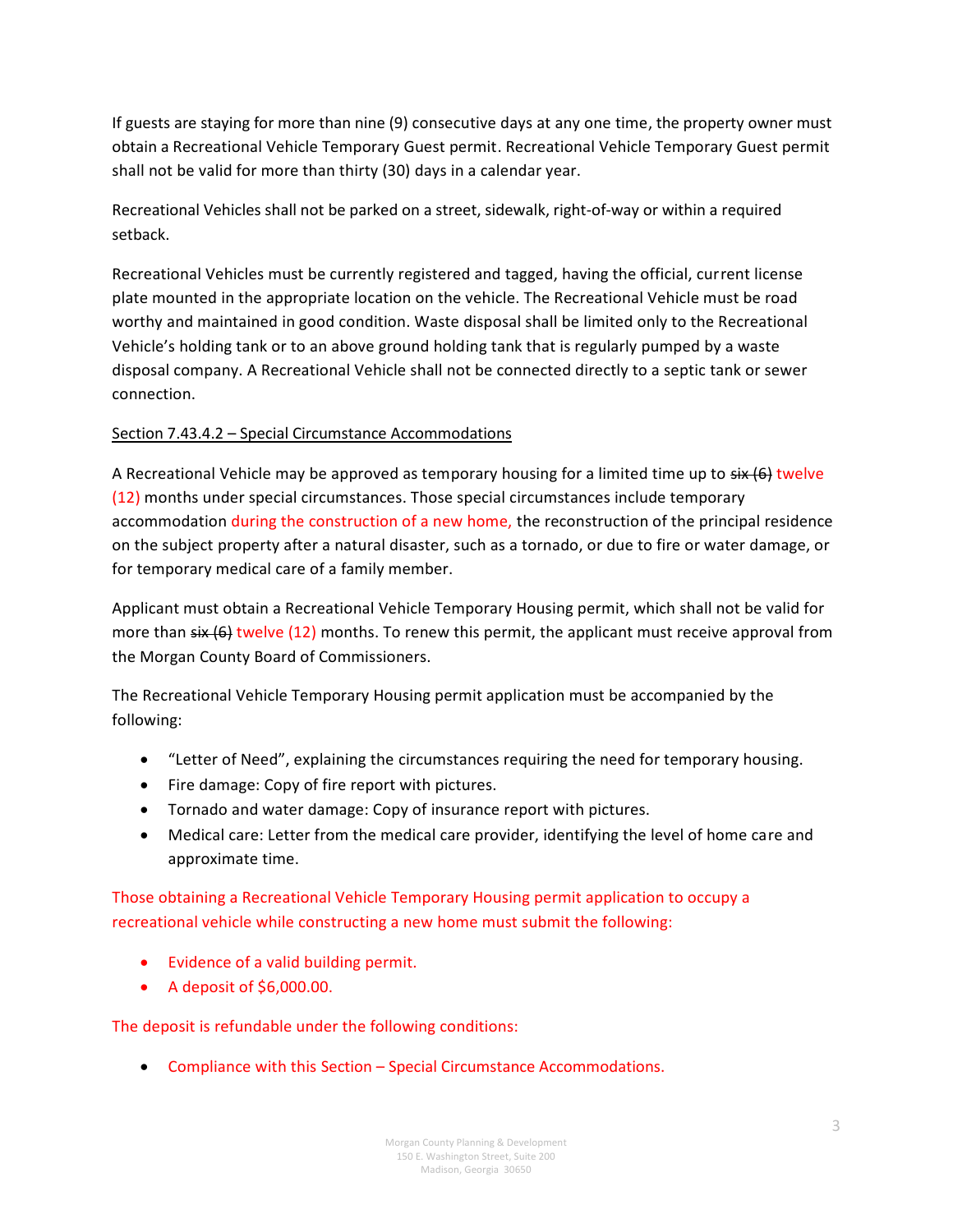- Continuous active construction during the twelve (12) months from the issuance of the Recreational Vehicle Temporary Housing permit.
- Must obtain a Certificate of Occupancy prior to the expiration of the Recreational Vehicle Temporary Housing permit.

Additional restrictions for a Recreational Vehicle Temporary Housing permit to occupy a recreational vehicle while constructing a new home:

- No property within a common development shall qualify for a Recreational Vehicle Temporary Housing permit.
- No property less than 5 acres shall qualify for a Recreational Vehicle Temporary Housing permit.
- A Recreational Vehicle Temporary Housing permit shall only be issued once, per property and per applicant, and shall not be extended.
- Building activity must start immediately upon issuance of a residential building permit and the first legitimate building inspection must occur within the first 45 days. Driveway inspections shall not be considered a first inspection. Failure to meet this threshold will result in forfeiture of deposit, immediate removal of the recreational vehicle and potential citations.
- Building activity must be continuous. Any cessation of activity for 120 days will result in forfeiture of deposit, immediate removal of the recreational vehicle and potential citations.

The application and supporting documentation will be evaluated to determine if administrative approval may be granted for using a Recreational Vehicle as temporary housing.

Recreational Vehicles must be currently registered and tagged, having the official, current license plate mounted in the appropriate location on the vehicle. The Recreational Vehicle must be road worthy and maintained in good condition. Waste disposal shall be limited only to the Recreational Vehicle's holding tank or to an above ground holding tank that is regularly pumped by a waste disposal company. A Recreational Vehicle shall not be connected directly to a septic tank or sewer connection. No structures such as porches, storage space, additional rooms, permanent stairs, or the like, may be attached to the recreational vehicle.

# Section 7.43.4.3 – Hunting Lease Accommodations

A Recreational Vehicle may be approved as temporary housing for seasonal hunting accommodations. Applicants shall obtain a yearly Seasonal Hunting Accommodation permit to occupy a Recreational Vehicle on any leased property in Morgan County during hunting season.

The Seasonal Hunting Accommodation permit application must be accompanied by the following:

- Copy of Hunting Lease with property owner.
- Map of leased property indicating location of Recreational Vehicle.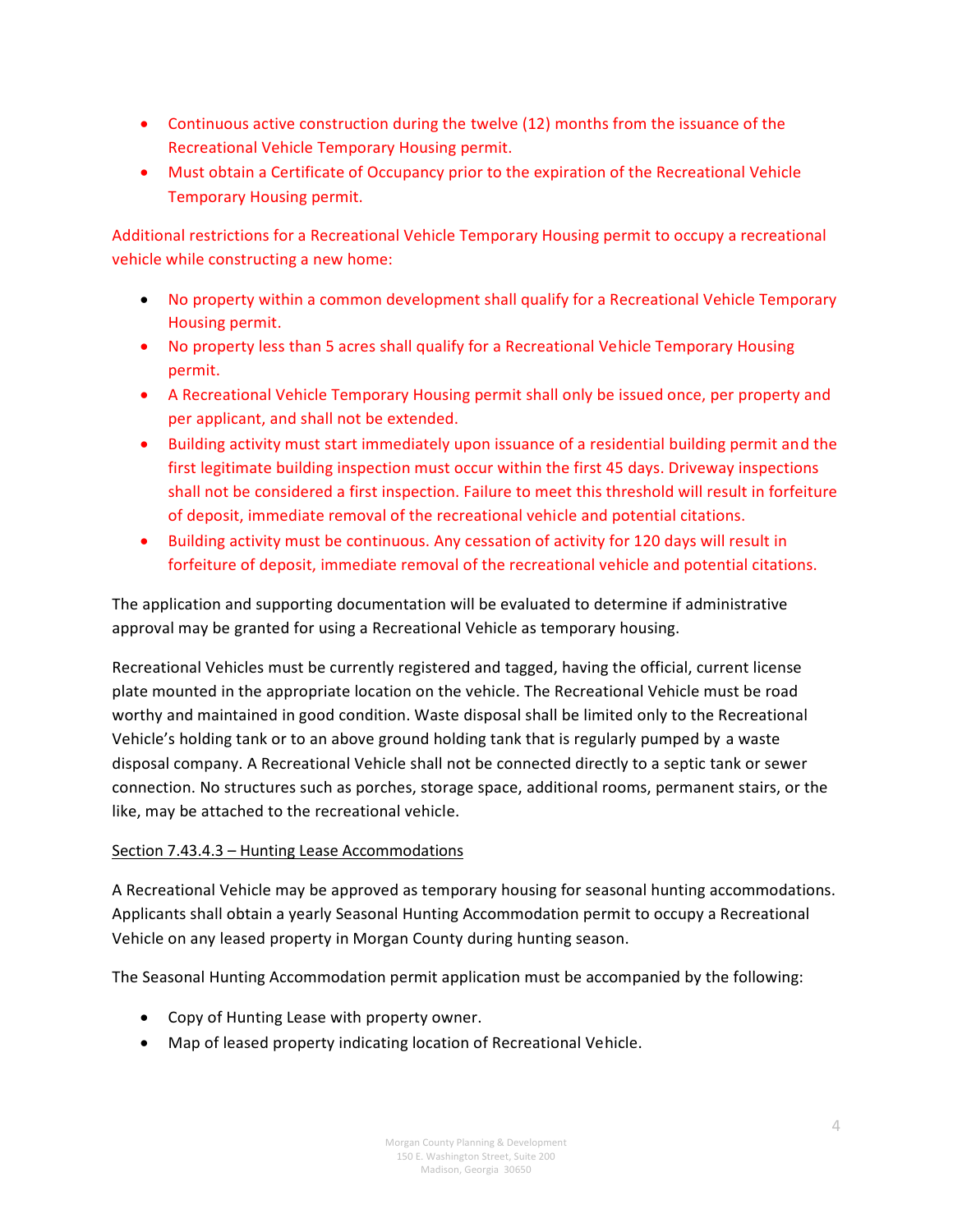Recreational Vehicles must be currently registered and tagged, having the official, current license plate mounted in the appropriate location on the vehicle. The Recreational Vehicle must be road worthy and maintained in good condition. Waste disposal shall be limited only to the Recreational Vehicle's holding tank; to an above ground holding tank or portable toilet that is regularly pumped by a waste disposal company. A Recreational Vehicle shall not be connected directly to a septic tank or sewer connection unless connections are pre-existing. No permanent or temporary electrical poles shall be allowed unless the electrical poles are pre-existing. No structures such as porches, storage space, additional rooms, permanent stairs, or the like, may be attached to the recreational vehicle.

Recreational Vehicles must be removed from leased property at end of said hunting season.

#### Section 7.43.5 Recreational Vehicle Registration

When required by this Chapter, individuals will be required to file an application with supporting documentation to obtain a permit. Applications can be obtained from Morgan County Planning and Development to register Recreational Vehicle. A copy of the registration certificate must be attached to a window, visible from the exterior of the Recreational Vehicle. A registration fee may be required as approved, from time to time, by the Morgan County Board of Commissioners.

#### Section 7.43.6 Penalties

Failure to follow the requirements of this Chapter may result in the revocation of the use permit, denial of future use permits, or citations per day that the violation exists. Penalties for Violation is further described in Chapter 2.17 of this Ordinance.

#### Staff Comments

The ordinance already contained language to allow the use of an RV for temporary housing in special circumstances for 6 months. With the addition of language for temporary housing during residential construction, the time frame was changed to 12 months because that is the length of time a building permit is valid. The BOC suggested the possibility of a deposit during discussions at their planning retreat. The proposed deposit amount is equal to the amount of rent that would be charged for 12 months at Country Boys RV Park on Highway 441. Staff was concerned that if the amount was less, it would encourage RV owners to attempt skirting rules because the "rent" would be less. This is not an unfounded concern as the Planning office previously had two property owners who would purchase a yearly building permit and considered the permit fee to be a yearly rent to live in their RV. This is also the reason for the language regarding building activity and inspections. The majority of complaints regarding RVs come from smaller properties with close neighbors, particularly in subdivisions, hence the language requiring acreage and the prohibition of RVs in common developments. The suggested language also limits the temporary housing permit to be issued once per property and also per applicant. This is to dissuade people from living in an RV during construction, selling the house, and doing it again.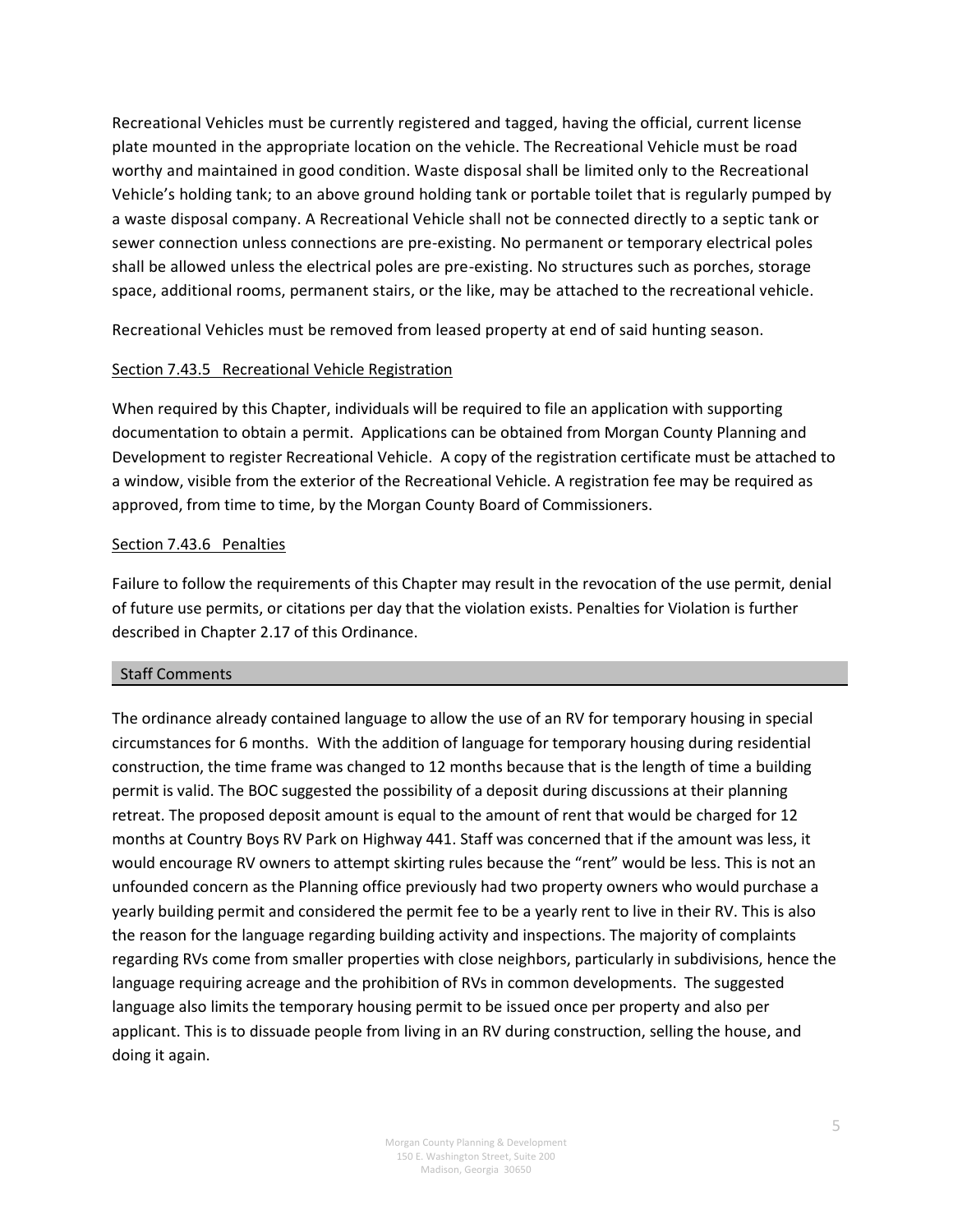#### **Chapter 7.43 Recreational Vehicles**

#### Section 7.43.1 Purpose and Intent

The purpose of this Chapter is to detail Morgan County's Individual Recreational Vehicle regulations, which are separate from regulations described in this Ordinance for Recreational Vehicle Parks. It is Morgan County's policy that Recreational Vehicles shall not be considered equivalent to, nor be permitted as, nor be occupied as, a permanent residential structure.

#### Section 7.43.2 Prohibitions

No Recreational Vehicle shall be stored on property that does not contain a principal residence.

Recreation Vehicles shall not be permitted or occupied as a permanent residence in any zoning district.

No Recreational Vehicle shall be connected to a well, public water source, septic tank, sewer system or to an electrical power Exception:

- 1. When a Recreation Vehicle is in a legally approved Recreational Vehicle Park or Campground, or otherwise approved in Section 7.43.4; or
- 2. When a Recreational Vehicle is part of an established hunting camp that has these amenities pre-existing to the adoption of this ordinance.

Sanitary waste or grey water from Recreational Vehicles shall not be discharged, buried, or otherwise disposed of on the ground.

No Recreational Vehicle that is wrecked, dismantled, inoperative, dilapidated, or unregistered shall be parked or stored in any zoning district. Any Recreational Vehicle meeting these criteria, shall be deemed a public nuisance.

Except for the purpose and time frame provided for in Section 7.43.4, no electrical cords or generators may be used to provide power to any Recreational Vehicle, nor may any water line be connected. In addition to the presence of water, septic or electrical connections, the following factors may constitute acts to be considered indicative of residential use:

- 1. Evidence of persons entering or exiting the vehicle
- 2. Illumination of the vehicle
- 3. Accessory structures about the vehicle
- 4. Window masking
- 5. Slide-outs extended

#### Section 7.43.3 Storage of Recreational Vehicles

No Recreational Vehicle may shall be stored on property that does not contain a residence.

Legally stored Recreational Vehicles shall not be used for living, sleeping or housekeeping purposes, nor shall they be used as storage sheds.

No more than one Recreational Vehicle may be stored on property in any zoning district, unless approved as a Recreational Vehicle Park or Campground.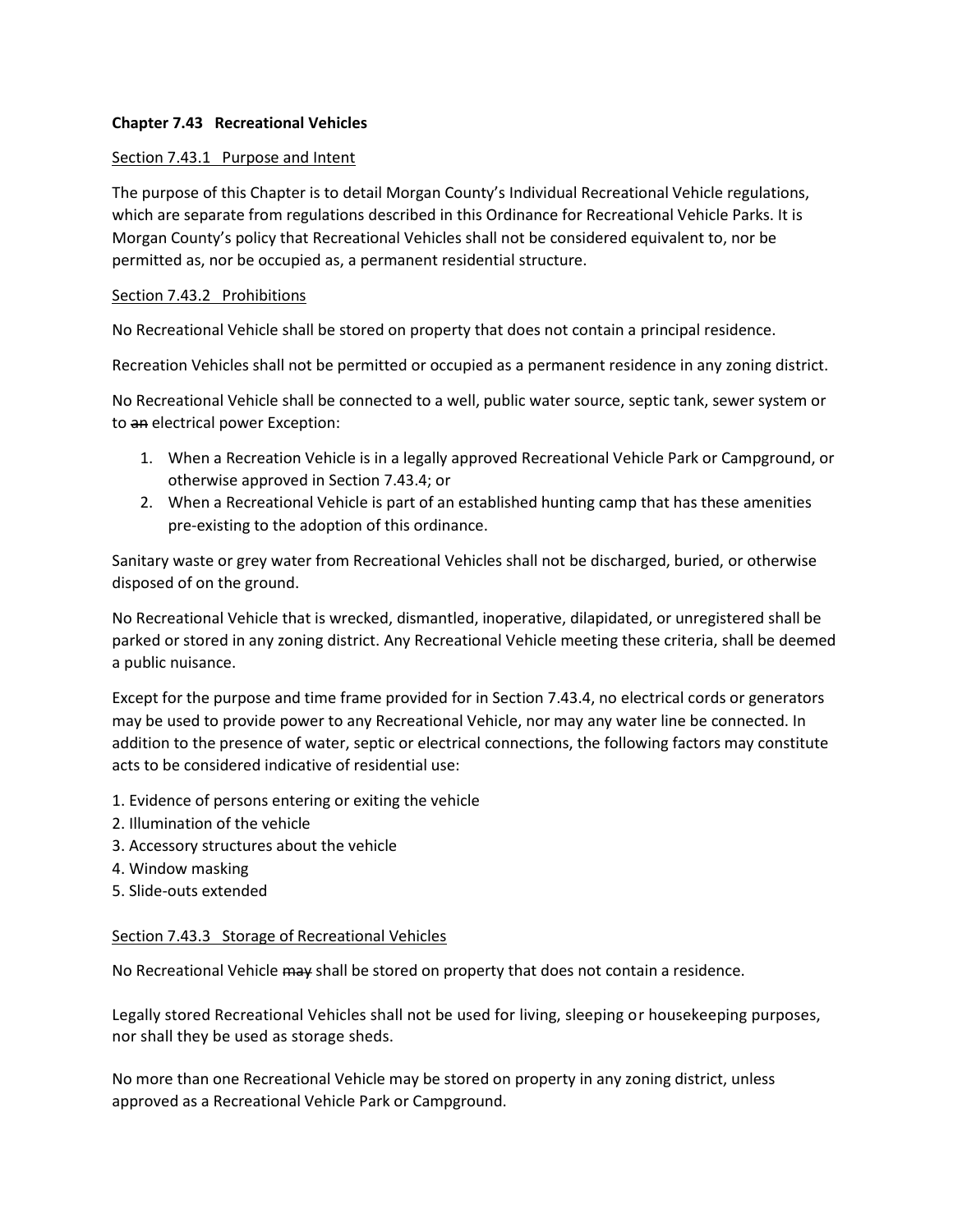Recreational Vehicles must be currently registered and tagged, having the official, current license plate mounted in the appropriate location on the vehicle.

Recreational Vehicles shall be parked in the side or rear yard of the principal residence. Recreational Vehicles may be parked inside an enclosed accessory building located in the front yard, if permitted.

No Recreational Vehicles shall be parked or stored within any designated setback for the district.

#### Section 7.43.4 Recreational Vehicles as Temporary Housing

#### Section 7.43.4.1 – Traveling Guest Accommodations

Recreational Vehicles may be used as temporary guest housing in zoning districts where single family dwellings are permitted. Recreational Vehicles that are owned by non-Morgan County residents, guests or visitors and are registered and tagged from outside the county may be parked or occupied by guests or visitors on property on which a permanent occupied dwelling is located for a total cumulative period not to exceed 30 days per calendar year while visiting the resident of such property. This cumulative total period may include visits by a single guest or multiple guests over the period, but no more than one recreational vehicle at a time.

If guests are staying for more than nine (9) consecutive days at any one time, the property owner must obtain a Recreational Vehicle Temporary Guest permit. Recreational Vehicle Temporary Guest permit shall not be valid for more than thirty (30) days in a calendar year.

Recreational Vehicles shall not be parked on a street, sidewalk, right-of-way or within a required setback.

Recreational Vehicles must be currently registered and tagged, having the official, current license plate mounted in the appropriate location on the vehicle. The Recreational Vehicle must be road worthy and maintained in good condition. Waste disposal shall be limited only to the Recreational Vehicle's holding tank or to an above ground holding tank that is regularly pumped by a waste disposal company. A Recreational Vehicle shall not be connected directly to a septic tank or sewer connection.

## Section 7.43.4.2 – Special Circumstance Accommodations

A Recreational Vehicle may be approved as temporary housing for a limited time up to  $\frac{1}{2}$  twelve (12) months under special circumstances. Those special circumstances include temporary accommodation during the construction of a new home, the reconstruction of the principal residence on the subject property after a natural disaster, such as a tornado, or due to fire or water damage, or for temporary medical care of a family member.

Applicant must obtain a Recreational Vehicle Temporary Housing permit, which shall not be valid for more than  $s$ ix  $(6)$  twelve (12) months. To renew this permit, the applicant must receive approval from the Morgan County Board of Commissioners.

The Recreational Vehicle Temporary Housing permit application must be accompanied by the following: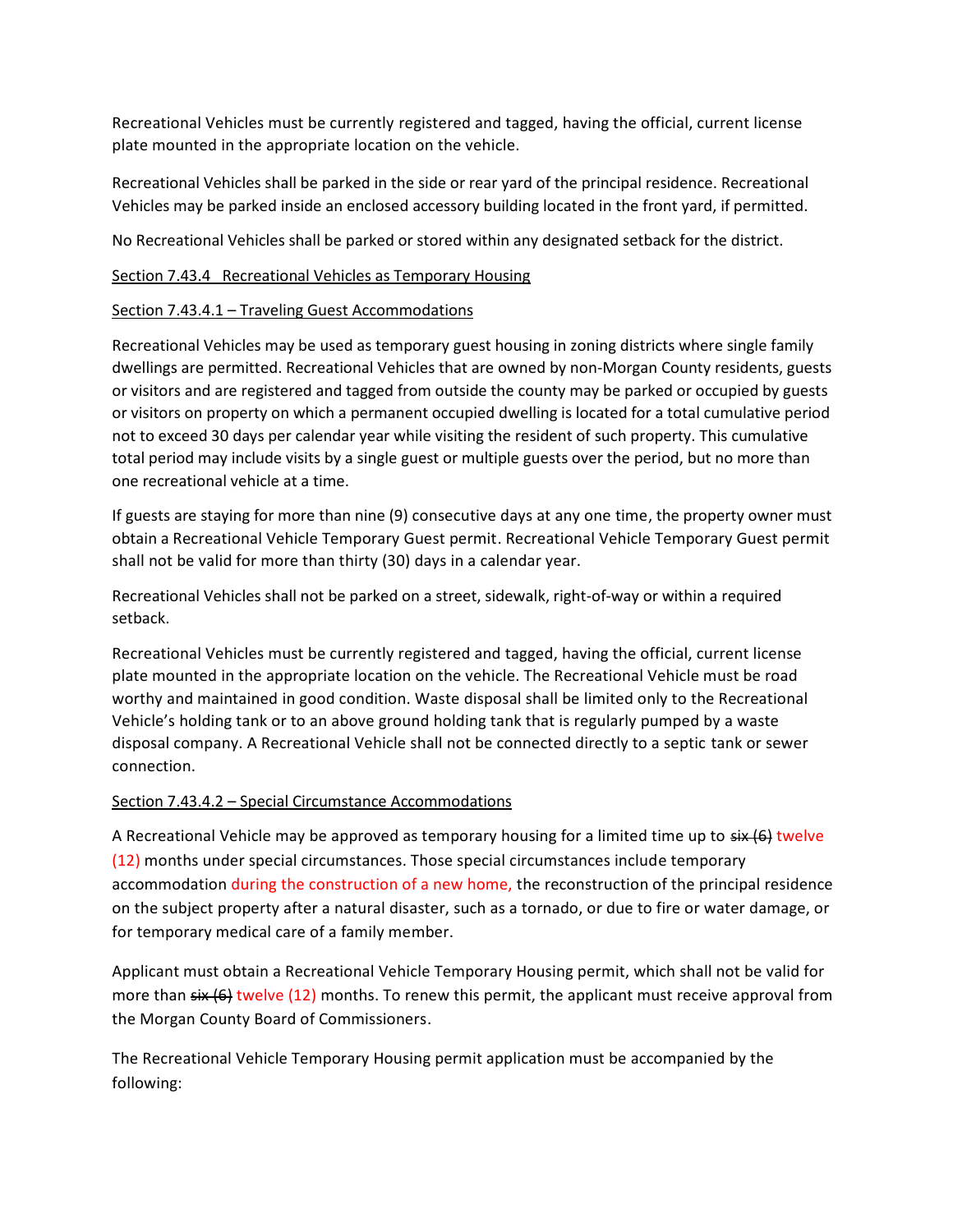- "Letter of Need", explaining the circumstances requiring the need for temporary housing.
- Fire damage: Copy of fire report with pictures.
- Tornado and water damage: Copy of insurance report with pictures.
- Medical care: Letter from the medical care provider, identifying the level of home care and approximate time.

Those obtaining a Recreational Vehicle Temporary Housing permit application to occupy a recreational vehicle while constructing a new home must submit the following:

- Evidence of a valid building permit.
- A deposit of \$5,000.00.

The deposit is refundable under the following conditions:

- Compliance with this Section Special Circumstance Accommodations.
- Continuous active construction during the nine (9) months from the issuance of the Recreational Vehicle Temporary Housing permit.
- Must obtain a Certificate of Occupancy prior to the expiration of the Recreational Vehicle Temporary Housing permit.

Additional restrictions for a Recreational Vehicle Temporary Housing permit to occupy a recreational vehicle while constructing a new home:

- No property within a common development shall qualify for a Recreational Vehicle Temporary Housing permit.
- No property less than 5 acres shall qualify for a Recreational Vehicle Temporary Housing permit.
- A Recreational Vehicle Temporary Housing permit shall only be issued once, per property and per applicant, and shall not be extended.
- Building activity must start immediately upon issuance of a residential building permit and the first legitimate building inspection must occur within the first 45 days. Driveway inspections shall not be considered a first inspection. Failure to meet this threshold will result in forfeiture of deposit, immediate removal of the recreational vehicle and potential citations.
- Building activity must be continuous. Any cessation of activity for 120 days will result in forfeiture of deposit, immediate removal of the recreational vehicle and potential citations.

The application and supporting documentation will be evaluated to determine if administrative approval may be granted for using a Recreational Vehicle as temporary housing.

Recreational Vehicles must be currently registered and tagged, having the official, current license plate mounted in the appropriate location on the vehicle. The Recreational Vehicle must be road worthy and maintained in good condition. Waste disposal shall be limited only to the Recreational Vehicle's holding tank or to an above ground holding tank that is regularly pumped by a waste disposal company. A Recreational Vehicle shall not be connected directly to a septic tank or sewer